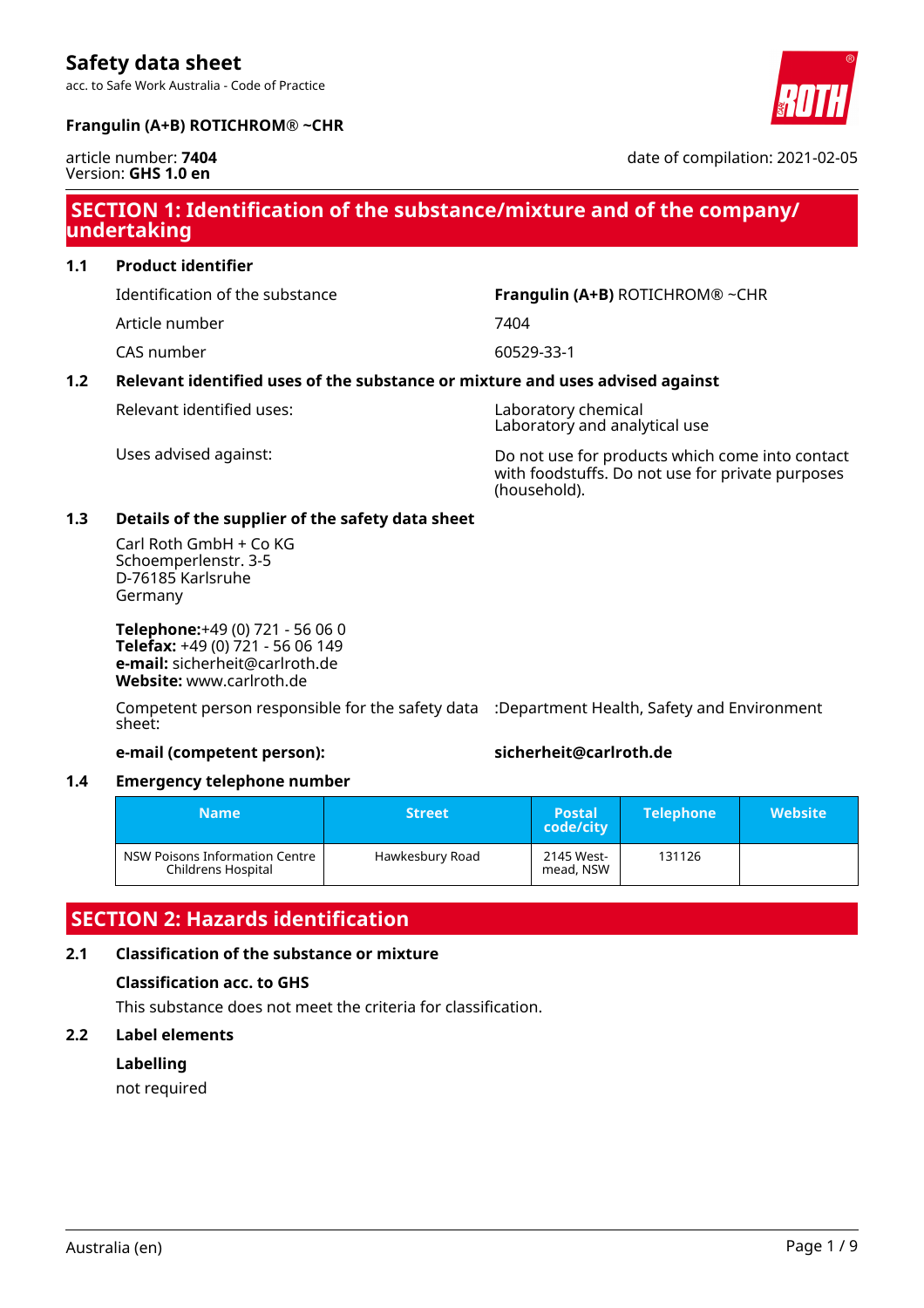acc. to Safe Work Australia - Code of Practice



#### **Frangulin (A+B) ROTICHROM® ~CHR**

article number: **7404**

#### **2.3 Other hazards**

#### **Results of PBT and vPvB assessment**

According to the results of its assessment, this substance is not a PBT or a vPvB.

### **SECTION 3: Composition/information on ingredients**

#### **3.1 Substances**

| Name of substance | Frangulin (A+B)                       |
|-------------------|---------------------------------------|
| Molecular formula | $C_{21}H_{20}O_9$ / $C_{20}H_{18}O_9$ |
| Molar mass        | 416.4 $9/_{\text{mol}}$               |
| CAS No            | 60529-33-1                            |

### **SECTION 4: First aid measures**

#### **4.1 Description of first aid measures**



#### **General notes**

Take off contaminated clothing.

### **Following inhalation**

Provide fresh air.

#### **Following skin contact**

Rinse skin with water/shower.

#### **Following eye contact**

Rinse cautiously with water for several minutes.

#### **Following ingestion**

Rinse mouth. Call a doctor if you feel unwell.

### **4.2 Most important symptoms and effects, both acute and delayed** Symptoms and effects are not known to date.

### **4.3 Indication of any immediate medical attention and special treatment needed** none

### **SECTION 5: Firefighting measures**

**5.1 Extinguishing media**



#### **Suitable extinguishing media**

co-ordinate firefighting measures to the fire surroundings water, foam, dry extinguishing powder, ABC-powder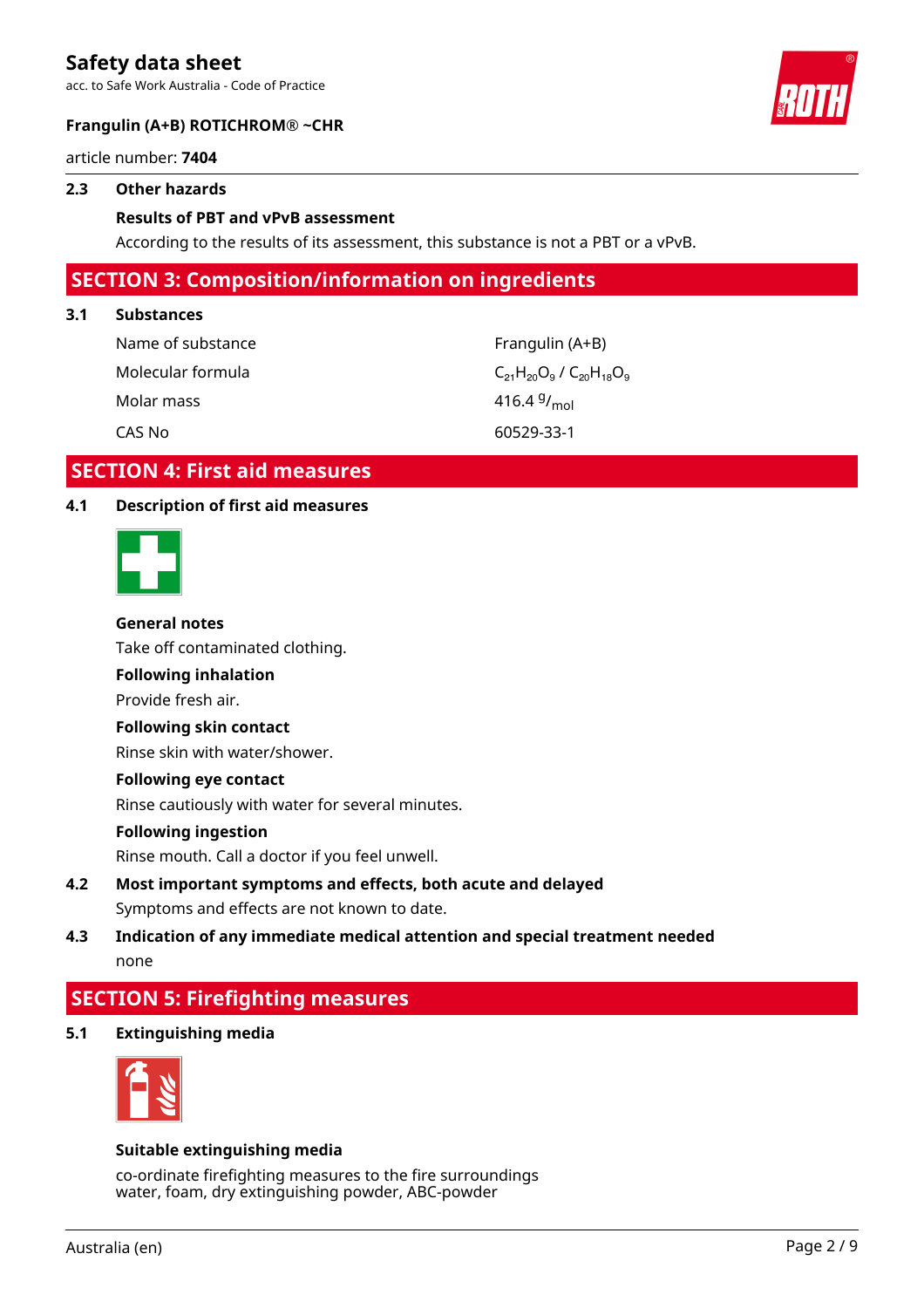acc. to Safe Work Australia - Code of Practice



#### **Frangulin (A+B) ROTICHROM® ~CHR**

#### article number: **7404**

### **Unsuitable extinguishing media**

water jet

#### **5.2 Special hazards arising from the substance or mixture**

Combustible.

#### **Hazardous combustion products**

In case of fire may be liberated: Carbon monoxide (CO), Carbon dioxide (CO₂)

#### **5.3 Advice for firefighters**

In case of fire and/or explosion do not breathe fumes. Fight fire with normal precautions from a reasonable distance. Wear self-contained breathing apparatus.

### **SECTION 6: Accidental release measures**

**6.1 Personal precautions, protective equipment and emergency procedures**



**For non-emergency personnel** Control of dust.

**6.2 Environmental precautions** Keep away from drains, surface and ground water.

#### **6.3 Methods and material for containment and cleaning up**

#### **Advice on how to contain a spill**

Covering of drains. Take up mechanically.

#### **Advice on how to clean up a spill**

Take up mechanically.

#### **Other information relating to spills and releases**

Place in appropriate containers for disposal.

#### **6.4 Reference to other sections**

Hazardous combustion products: see section 5. Personal protective equipment: see section 8. Incompatible materials: see section 10. Disposal considerations: see section 13.

### **SECTION 7: Handling and storage**

#### **7.1 Precautions for safe handling**

No special measures are necessary.

#### **Advice on general occupational hygiene**

Keep away from food, drink and animal feedingstuffs.

#### **7.2 Conditions for safe storage, including any incompatibilities**

Store in a dry place. Keep in a cool place.

#### **Incompatible substances or mixtures**

Observe hints for combined storage.

#### **Consideration of other advice**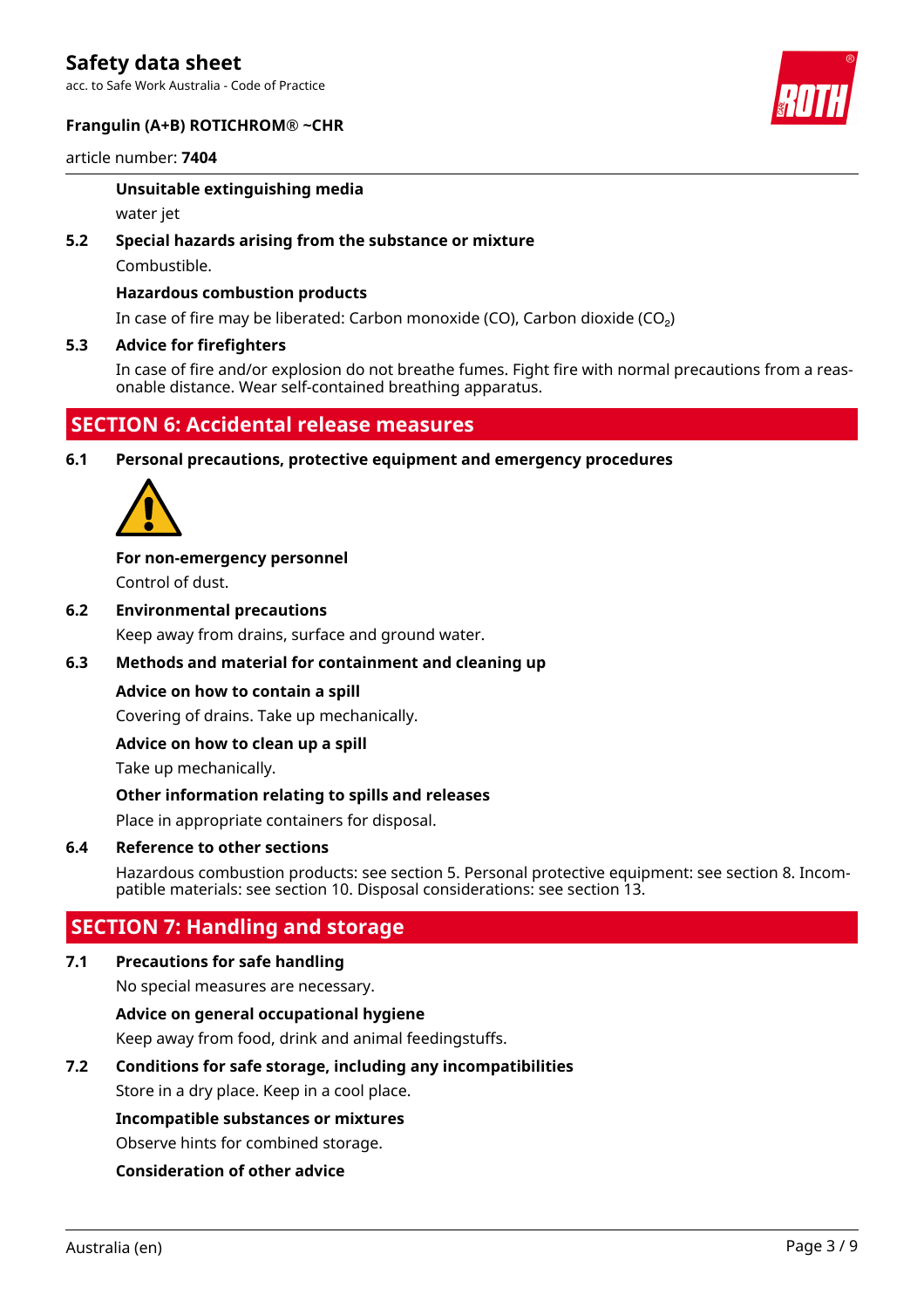acc. to Safe Work Australia - Code of Practice

#### **Frangulin (A+B) ROTICHROM® ~CHR**

article number: **7404**

**Ventilation requirements**

Use local and general ventilation.

**Specific designs for storage rooms or vessels**

Recommended storage temperature: 2 – 8 °C

**7.3 Specific end use(s)**

No information available.

### **SECTION 8: Exposure controls/personal protection**

**8.1 Control parameters**

#### **National limit values**

### **Occupational exposure limit values (Workplace Exposure Limits)**

Data are not available.

#### **8.2 Exposure controls**

#### **Individual protection measures (personal protective equipment)**

#### **Eye/face protection**



Use safety goggle with side protection.

#### **Skin protection**



#### **• hand protection**

Wear suitable gloves. Chemical protection gloves are suitable, which are tested according to EN 374.

#### **• type of material**

NBR (Nitrile rubber)

#### **• material thickness**

>0,11 mm

#### **• breakthrough times of the glove material**

>480 minutes (permeation: level 6)

#### **• other protection measures**

Take recovery periods for skin regeneration. Preventive skin protection (barrier creams/ointments) is recommended.

#### **Respiratory protection**



Respiratory protection necessary at: Dust formation. Particulate filter device (EN 143). P1 (filters at least 80 % of airborne particles, colour code: White).

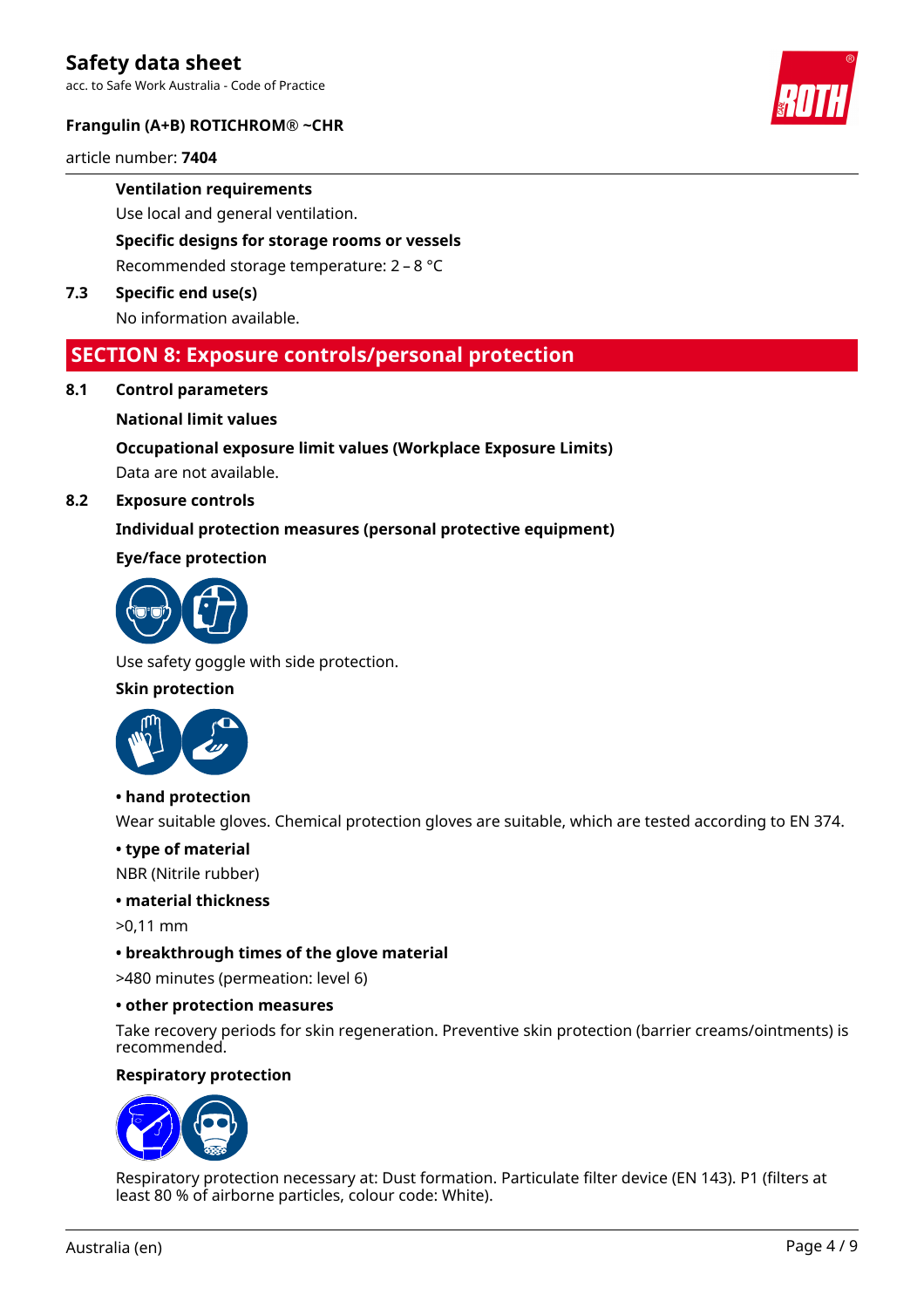acc. to Safe Work Australia - Code of Practice



#### **Frangulin (A+B) ROTICHROM® ~CHR**

article number: **7404**

#### **Environmental exposure controls**

Keep away from drains, surface and ground water.

# **SECTION 9: Physical and chemical properties**

#### **9.1 Information on basic physical and chemical properties**

| Physical state                                              | solid                                                          |
|-------------------------------------------------------------|----------------------------------------------------------------|
| Form                                                        | powder                                                         |
| Colour                                                      | yellow-orange                                                  |
| Odour                                                       | odourless                                                      |
| Melting point/freezing point                                | 205 °C                                                         |
| Boiling point or initial boiling point and boiling<br>range | not determined                                                 |
| Flammability                                                | this material is combustible, but will not ignite<br>readily   |
| Lower and upper explosion limit                             | not determined                                                 |
| Flash point                                                 | not applicable                                                 |
| Auto-ignition temperature                                   | not determined                                                 |
| Decomposition temperature                                   | not relevant                                                   |
| pH (value)                                                  | not applicable                                                 |
| Kinematic viscosity                                         | not relevant                                                   |
| Solubility(ies)<br>Water solubility                         | not determined                                                 |
| Partition coefficient                                       |                                                                |
| Partition coefficient n-octanol/water (log value):          | this information is not available                              |
| Vapour pressure                                             | not determined                                                 |
| Density                                                     | not determined                                                 |
| Particle characteristics                                    | no data available                                              |
| Other safety parameters                                     |                                                                |
| Oxidising properties                                        | none                                                           |
| <b>Other information</b>                                    |                                                                |
| Information with regard to physical hazard<br>classes:      | hazard classes acc. to GHS<br>(physical hazards): not relevant |
| Other safety characteristics:                               | There is no additional information.                            |

**9.2**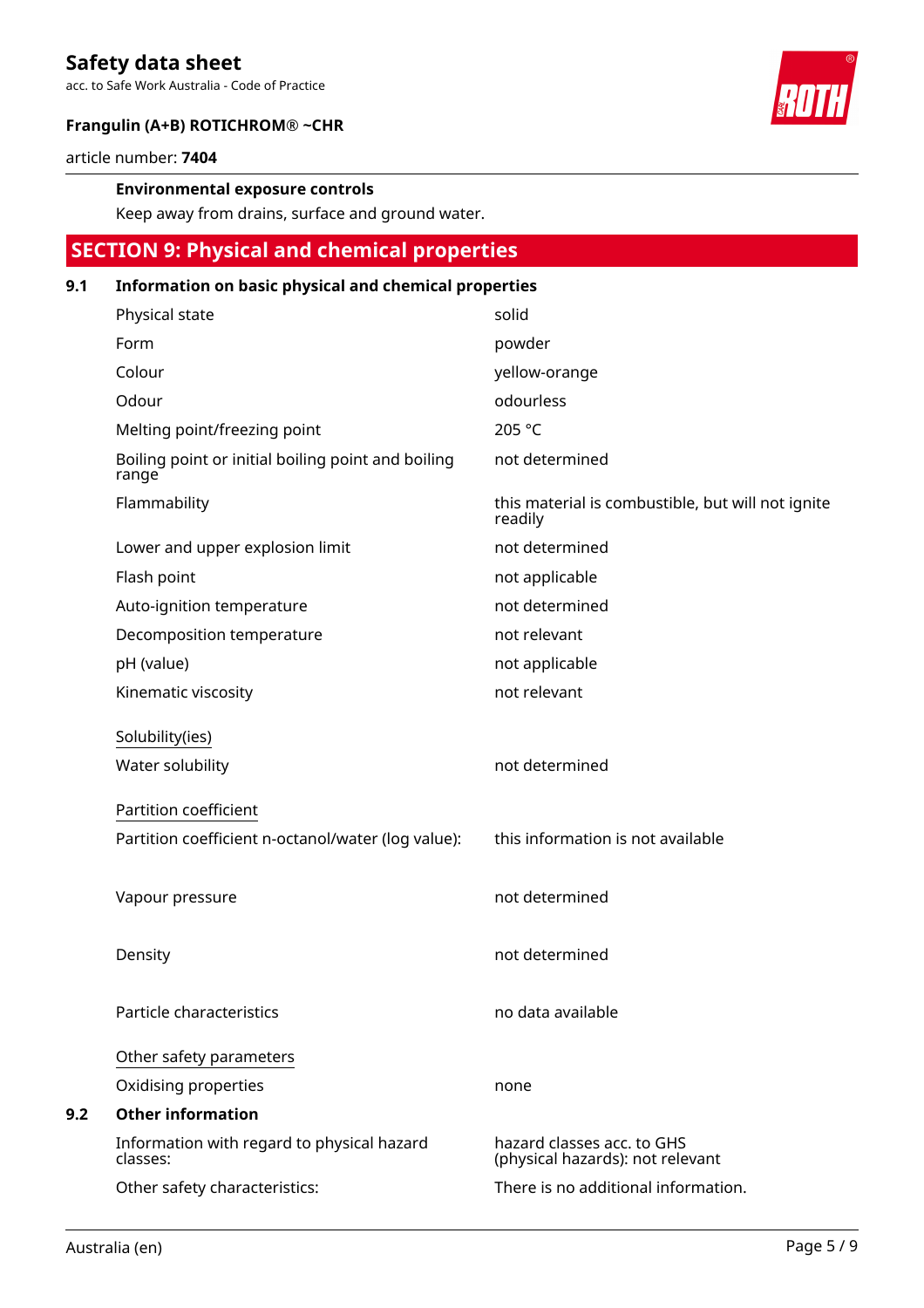acc. to Safe Work Australia - Code of Practice



#### **Frangulin (A+B) ROTICHROM® ~CHR**

#### article number: **7404**

### **SECTION 10: Stability and reactivity**

#### **10.1 Reactivity**

The product in the delivered form is not dust explosion capable; the enrichment of fine dust however leads to the danger of dust explosion.

#### **10.2 Chemical stability**

The material is stable under normal ambient and anticipated storage and handling conditions of temperature and pressure.

#### **10.3 Possibility of hazardous reactions**

**Violent reaction with:** strong oxidiser

#### **10.4 Conditions to avoid**

There are no specific conditions known which have to be avoided.

#### **10.5 Incompatible materials**

There is no additional information.

#### **10.6 Hazardous decomposition products**

Hazardous combustion products: see section 5.

### **SECTION 11: Toxicological information**

#### **11.1 Information on toxicological effects**

#### **Classification acc. to GHS**

This substance does not meet the criteria for classification.

#### **Acute toxicity**

Shall not be classified as acutely toxic.

#### **Skin corrosion/irritation**

Shall not be classified as corrosive/irritant to skin.

#### **Serious eye damage/eye irritation**

Shall not be classified as seriously damaging to the eye or eye irritant.

#### **Respiratory or skin sensitisation**

Shall not be classified as a respiratory or skin sensitiser.

#### **Germ cell mutagenicity**

Shall not be classified as germ cell mutagenic.

#### **Carcinogenicity**

Shall not be classified as carcinogenic.

#### **Reproductive toxicity**

Shall not be classified as a reproductive toxicant.

#### **Specific target organ toxicity - single exposure**

Shall not be classified as a specific target organ toxicant (single exposure).

#### **Specific target organ toxicity - repeated exposure**

Shall not be classified as a specific target organ toxicant (repeated exposure).

#### **Aspiration hazard**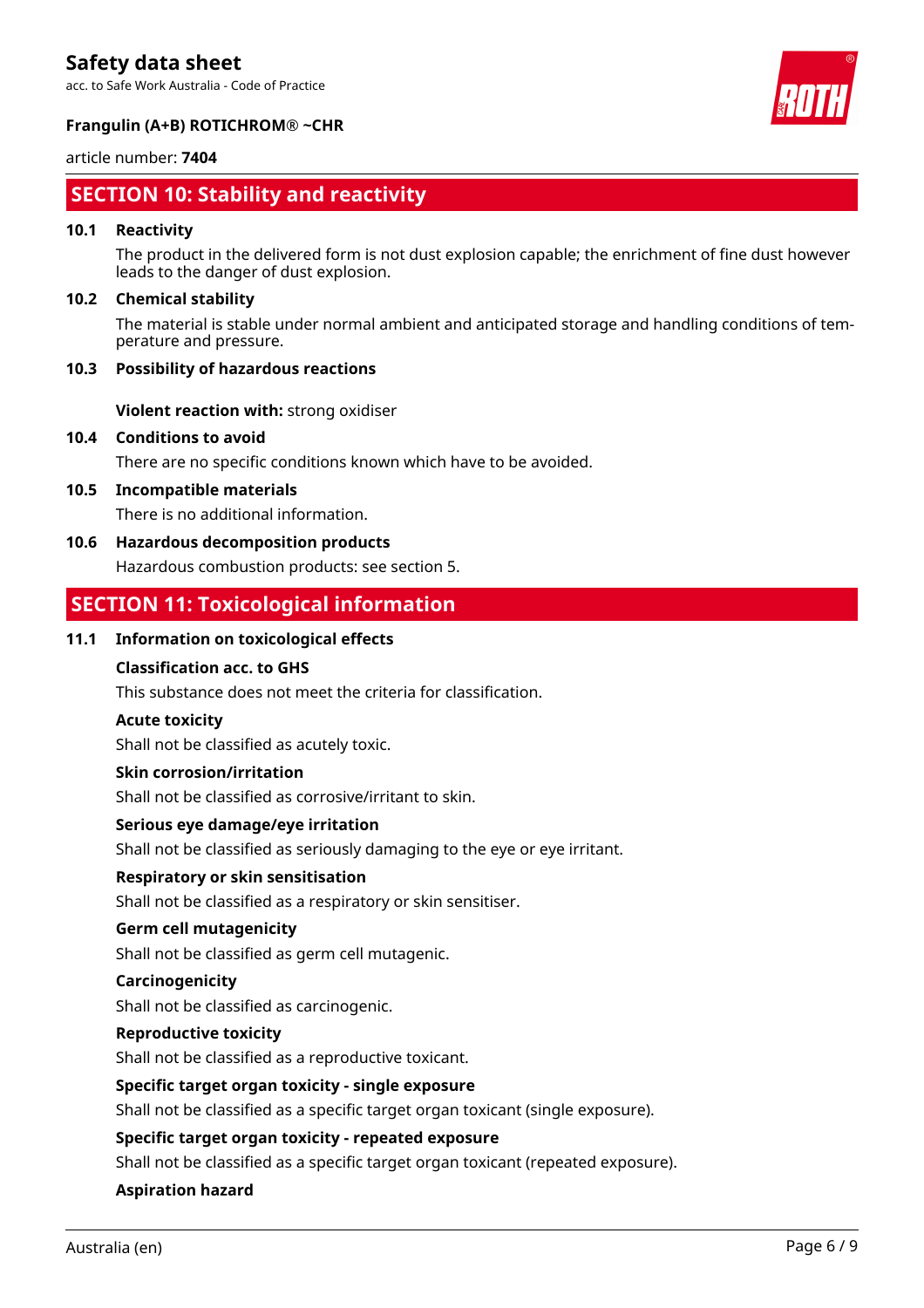acc. to Safe Work Australia - Code of Practice

#### **Frangulin (A+B) ROTICHROM® ~CHR**

article number: **7404**



Shall not be classified as presenting an aspiration hazard.

#### **Symptoms related to the physical, chemical and toxicological characteristics**

**• If swallowed**

vomiting

#### **• If in eyes**

Data are not available.

#### **• If inhaled**

slightly irritant but not relevant for classification

#### **• If on skin**

Data are not available.

#### **Other information**

Substance not yet fully tested

### **SECTION 12: Ecological information**

#### **12.1 Toxicity**

#### **Biodegradation**

Data are not available.

#### **12.2 Process of degradability**

Theoretical Oxygen Demand with nitrification: 3.189 <sup>mg</sup>/<sub>mg</sub> Theoretical Oxygen Demand without nitrification: 3.189  $^{\sf mfd}_{\sf mfg}$ Theoretical Carbon Dioxide: 4.333 <sup>mg</sup>/<sub>mg</sub>

# **12.3 Bioaccumulative potential**

Data are not available.

#### **12.4 Mobility in soil**

Data are not available.

- **12.5 Results of PBT and vPvB assessment** Data are not available.
- **12.6 Endocrine disrupting properties** Not listed.
- **12.7 Other adverse effects**

Data are not available.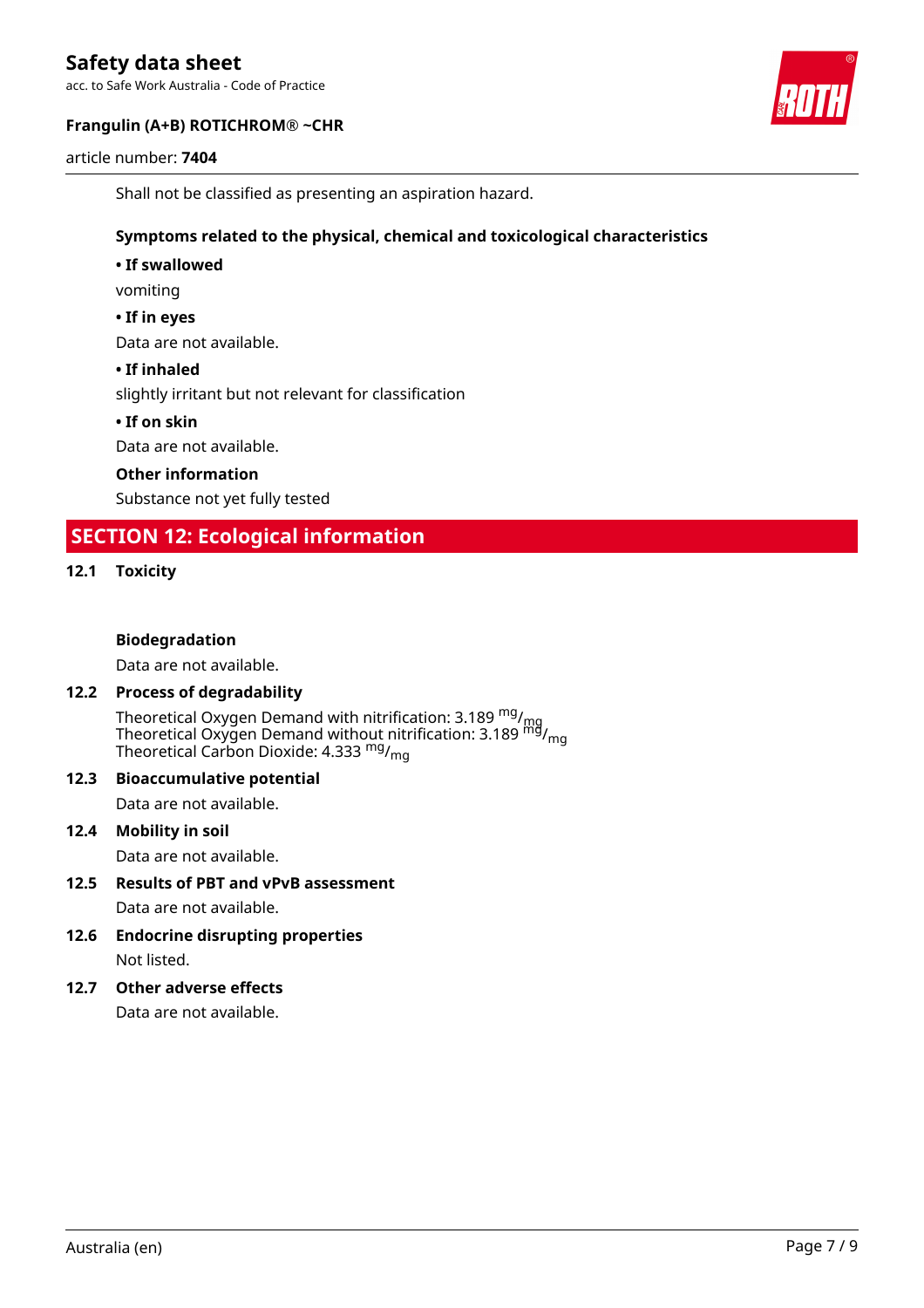acc. to Safe Work Australia - Code of Practice



#### **Frangulin (A+B) ROTICHROM® ~CHR**

article number: **7404**

### **SECTION 13: Disposal considerations**

#### **13.1 Waste treatment methods**



Consult the appropriate local waste disposal expert about waste disposal.

#### **Sewage disposal-relevant information**

Do not empty into drains.

#### **13.3 Remarks**

Waste shall be separated into the categories that can be handled separately by the local or national waste management facilities. Please consider the relevant national or regional provisions.

| <b>SECTION 14: Transport information</b> |  |
|------------------------------------------|--|
|                                          |  |

- 
- **14.2 UN proper shipping name** not assigned
- **14.3 Transport hazard class(es)** not assigned
- **14.4 Packing group not assigned not assigned**
- 

**14.1 UN number 14.1 UN** number

- 
- 
- 
- **14.5 Environmental hazards** non-environmentally hazardous acc. to the dangerous goods regulations
- **14.6 Special precautions for user** There is no additional information.
- **14.7 Transport in bulk according to Annex II of MARPOL and the IBC Code** The cargo is not intended to be carried in bulk.

#### **Information for each of the UN Model Regulations**

**Transport informationNational regulationsAdditional information(UN RTDG)** not assigned

**International Maritime Dangerous Goods Code (IMDG) - Additional information** Not subject to IMDG.

**International Civil Aviation Organization (ICAO-IATA/DGR) - Additional information** Not subject to ICAO-IATA.

## **SECTION 15: Regulatory information**

**15.1 Safety, health and environmental regulations/legislation specific for the substance or mixture** There is no additional information.

#### **National inventories**

| <b>Country</b> | <b>Inventory</b> | <b>Status</b>       |
|----------------|------------------|---------------------|
| TW             | <b>TCSI</b>      | substance is listed |
| المصطحبا       |                  |                     |

**Legend**

TCSI Taiwan Chemical Substance Inventory